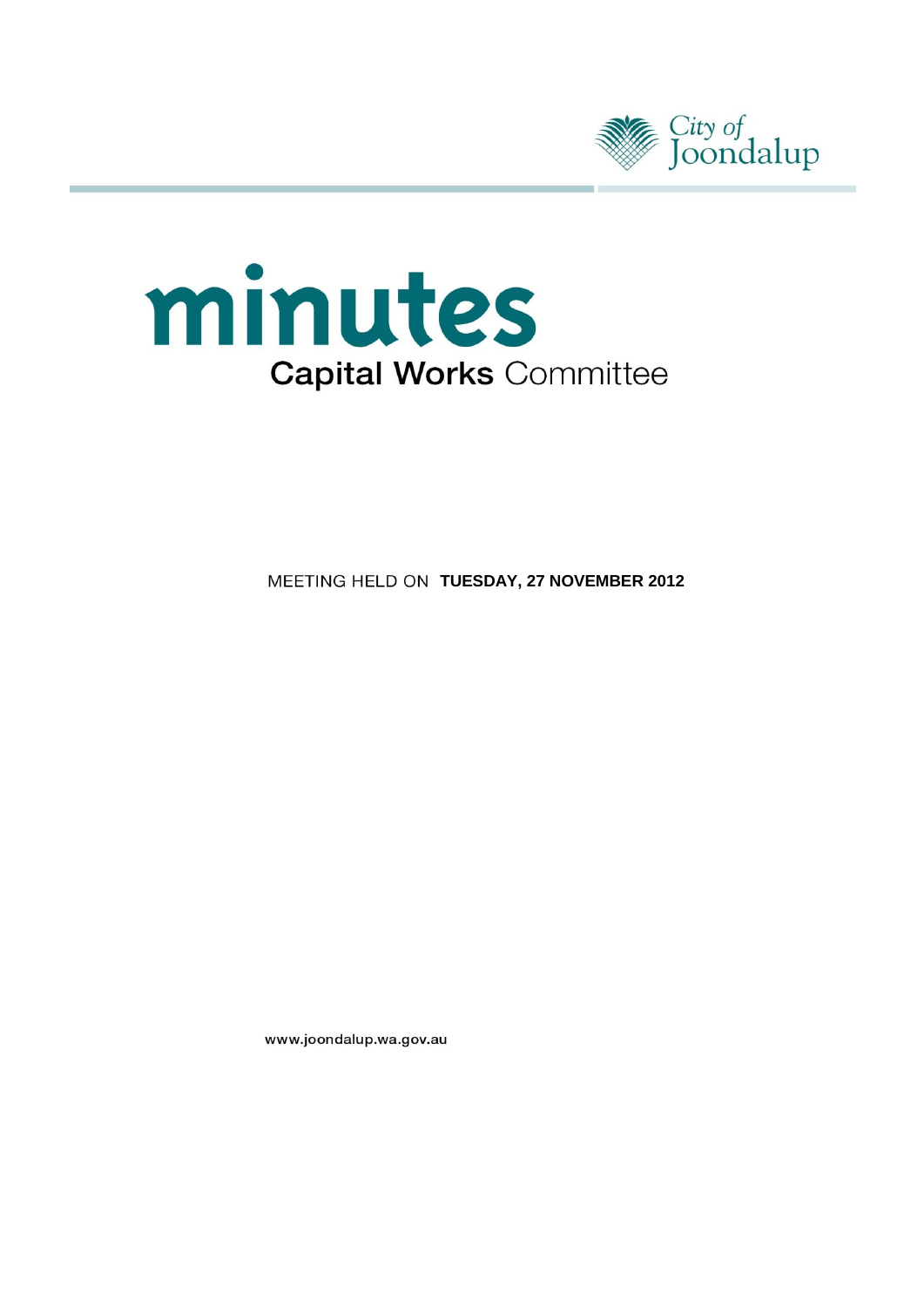# **TABLE OF CONTENTS**

| Item No        | <b>Title</b>                                                                   | Page No |
|----------------|--------------------------------------------------------------------------------|---------|
|                | Declaration of Opening                                                         | 3       |
|                | Apologies/Leave of absence                                                     | 3       |
|                | <b>Confirmation of Minutes</b>                                                 | 4       |
|                | Announcements by the Presiding Member without discussion                       | 4       |
|                | Declarations of Interest                                                       | 4       |
|                | Identification of matters for which the meeting may sit behind closed<br>doors | 4       |
|                | <b>Petitions and Deputations</b>                                               | 5       |
|                | Reports                                                                        | 5       |
| 1              | Update on 2012/13 Capital Works Program                                        | 5       |
| $\overline{2}$ | Monthly Capital Works Project Reports                                          | 8       |
|                | Motions of which previous notice has been given                                | 12      |
|                | Requests for Reports for future consideration                                  | 12      |
|                | Closure                                                                        | 12      |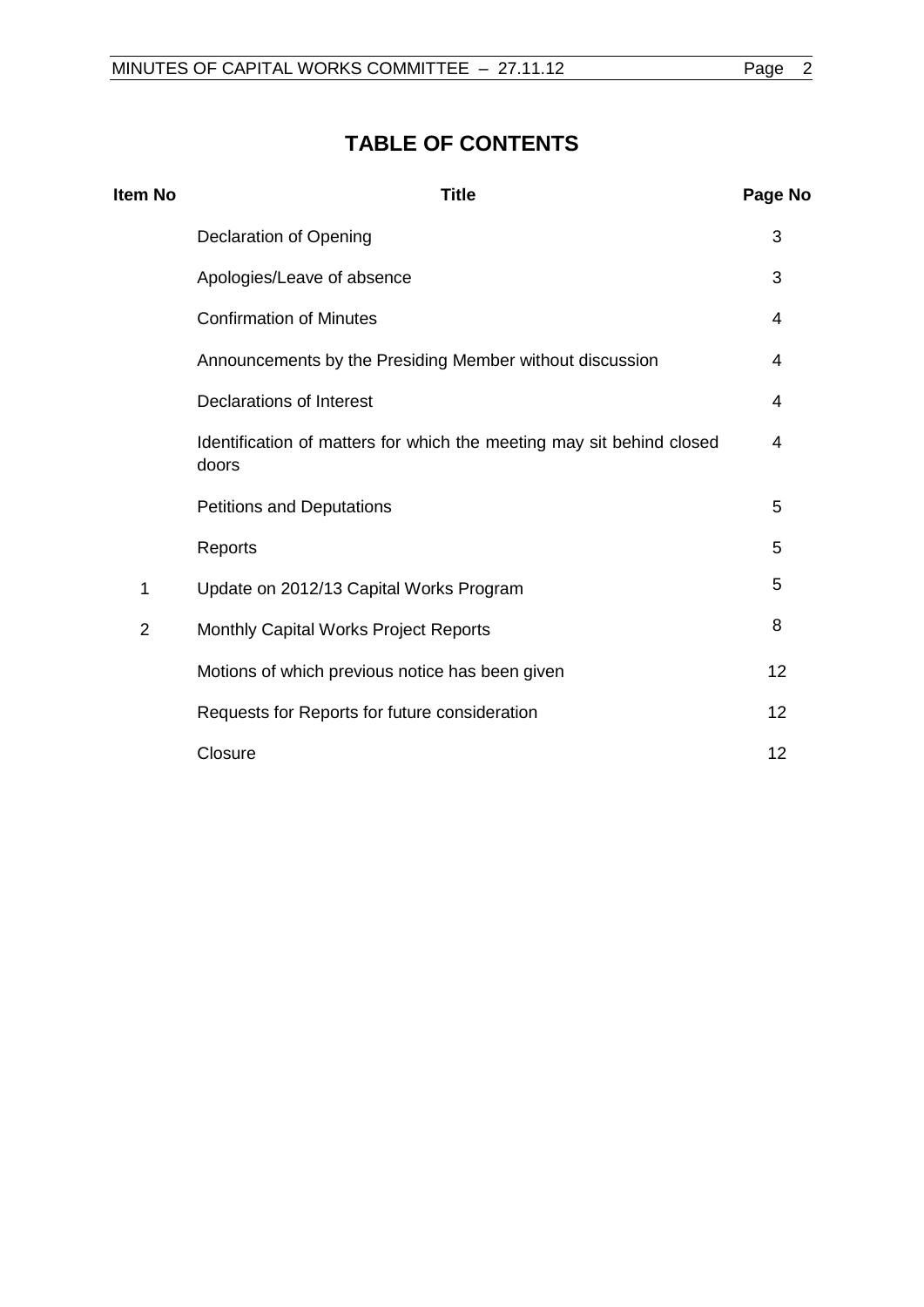#### **MINUTES OF THE CAPITAL WORKS COMMITTEE MEETING HELD IN CONFERENCE ROOM 2, JOONDALUP CIVIC CENTRE, BOAS AVENUE, JOONDALUP ON TUESDAY, 27 NOVEMBER 2012.**

### **ATTENDANCE**

#### **Committee Members:**

| Cr Tom McLean, JP                  | <b>Presiding Member</b>          |             |
|------------------------------------|----------------------------------|-------------|
| <b>Mayor Troy Pickard</b>          |                                  | from 5.52pm |
| Cr Geoff Amphlett, JP              | <b>Deputy Presiding Member</b>   |             |
| Cr Brian Corr                      |                                  |             |
| <b>Cr Christine Hamilton-Prime</b> |                                  |             |
| Cr Russ Fishwick, JP               | Deputising for Cr Teresa Ritchie |             |

#### **Officers:**

| Mr Garry Hunt       | <b>Chief Executive Officer</b>                |
|---------------------|-----------------------------------------------|
| Mr Mike Tidy        | <b>Director Corporate Services</b>            |
| Mr Nico Claassen    | <b>Director Infrastructure Services</b>       |
| Mr Charlie Reynolds | <b>Acting Manager Infrastructure Services</b> |
| Mr Brad Sillence    | <b>Manager Governance</b>                     |
| Mr John Byrne       | Governance Coordinator                        |
| Mrs Deborah Gouges  | Governance Officer                            |

### <span id="page-2-0"></span>**DECLARATION OF OPENING**

The Presiding Member declared the meeting open at 5.46pm.

### <span id="page-2-1"></span>**APOLOGIES/LEAVE OF ABSENCE**

### **Apologies**

Cr Philippa Taylor.

#### **Leave of Absence previously approved**

| Cr Liam Gobbert   | 20 to 28 November 2012 inclusive.         |
|-------------------|-------------------------------------------|
| Cr Teresa Ritchie | 27 November to 4 December 2012 inclusive. |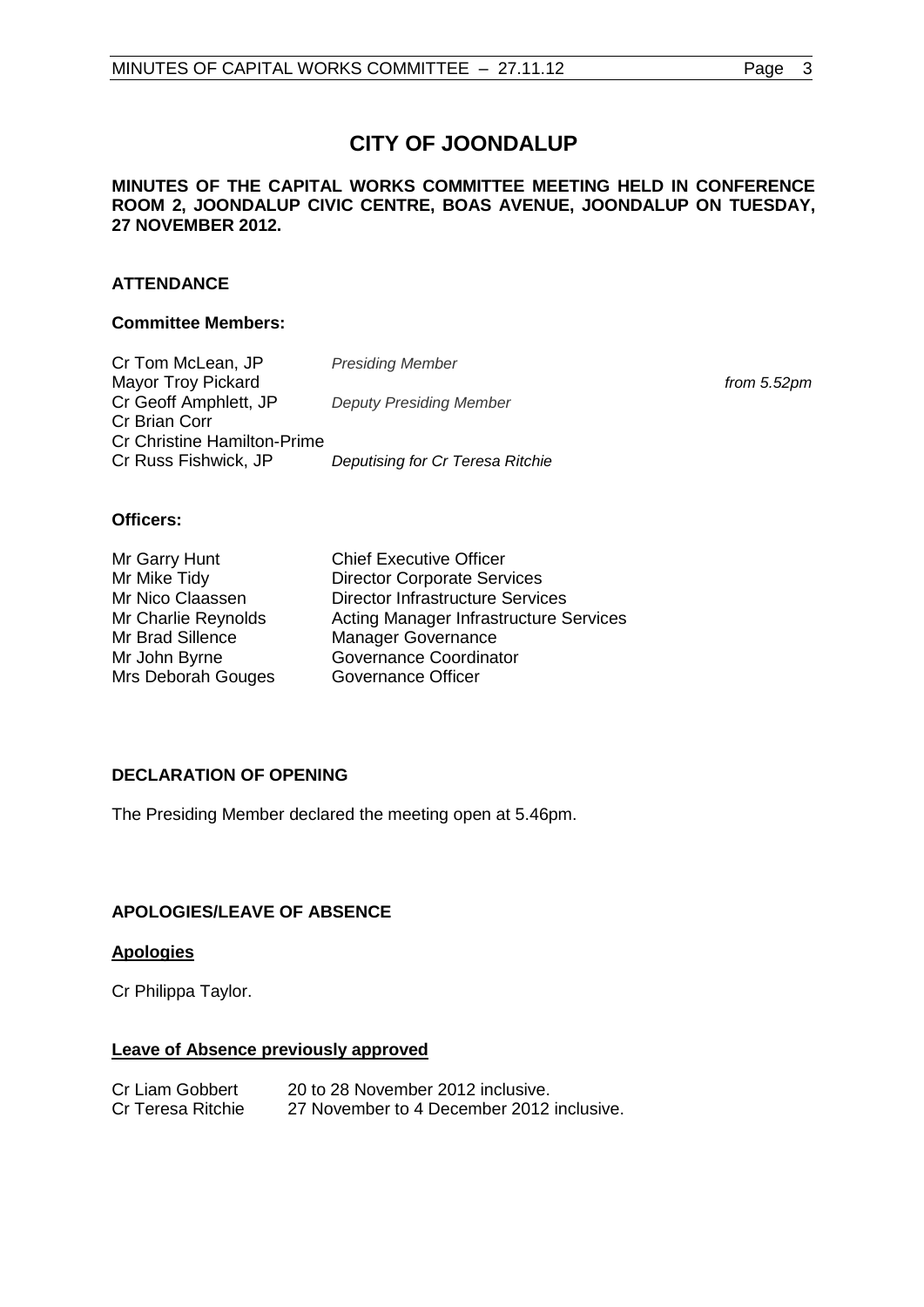#### <span id="page-3-0"></span>**CONFIRMATION OF MINUTES**

MINUTES OF THE CAPITAL WORKS COMMITTEE MEETING HELD ON 27 NOVEMBER 2012

**MOVED Cr Hamilton-Prime, SECONDED Cr McLean that the minutes of the meeting of the Capital Works Committee held on 6 November 2012 be confirmed as a true and correct record.**

#### **The Motion was Put and CARRIED (5/0)**

**In favour of the Motion:** Crs McLean, Amphlett, Corr, Fishwick and Hamilton-Prime.

### <span id="page-3-1"></span>**ANNOUNCEMENTS BY THE PRESIDING MEMBER WITHOUT DISCUSSION**

Nil.

#### <span id="page-3-2"></span>**DECLARATIONS OF INTEREST**

Nil.

#### <span id="page-3-3"></span>**IDENTIFICATION OF MATTERS FOR WHICH THE MEETING MAY SIT BEHIND CLOSED DOORS**

In accordance with Clause 76 of the City's *Standing Orders Local Law 2005*, this meeting was not open to the public.

#### **PETITIONS AND DEPUTATIONS**

Nil.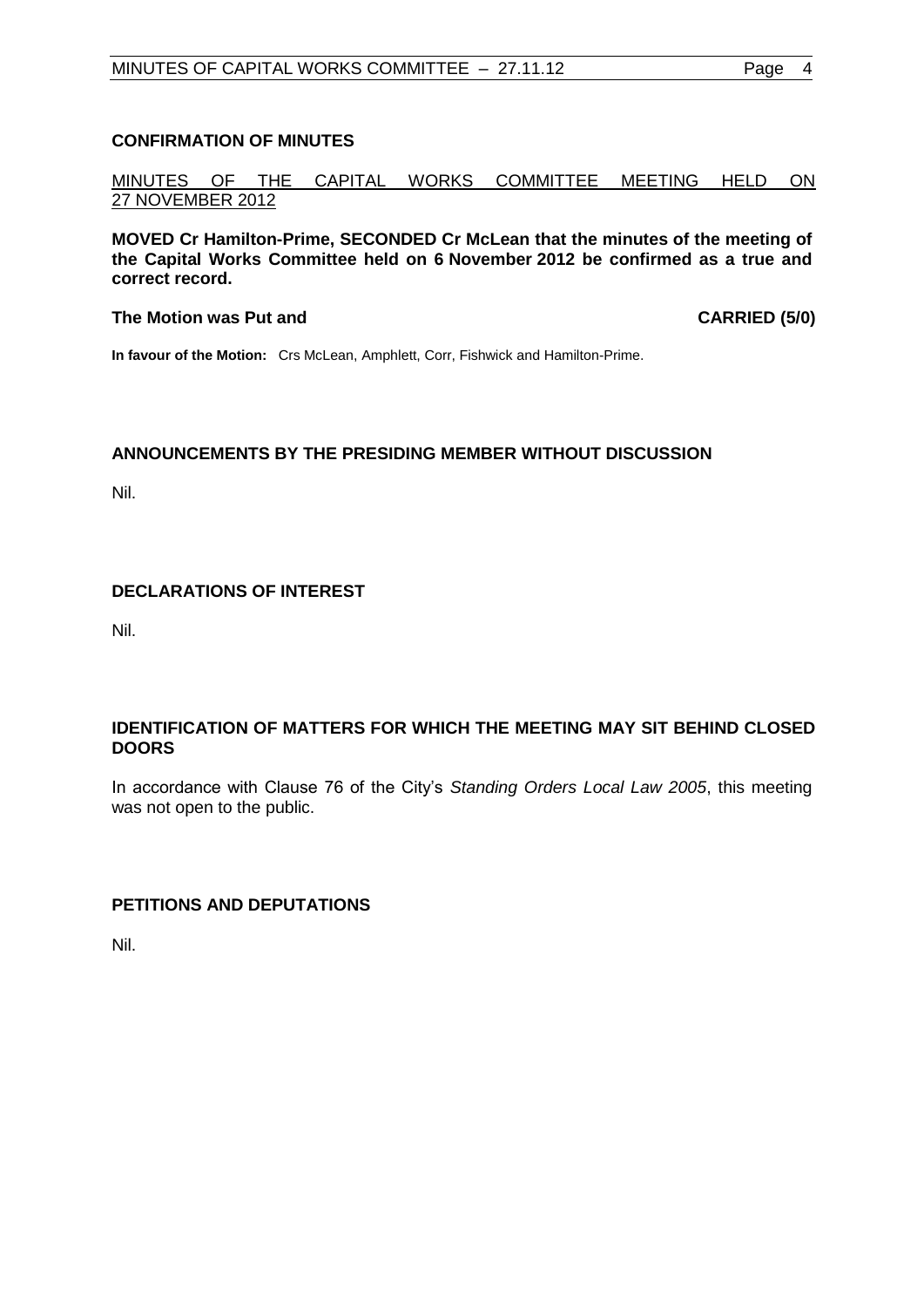### <span id="page-4-0"></span>**REPORTS**

<span id="page-4-1"></span>

| ITEM <sub>1</sub>                      |                                             | <b>UPDATE ON 2012/13 CAPITAL WORKS PROGRAM</b> |  |
|----------------------------------------|---------------------------------------------|------------------------------------------------|--|
| <b>WARD:</b>                           | All                                         |                                                |  |
| <b>RESPONSIBLE</b><br><b>DIRECTOR:</b> | Mr Nico Claassen<br>Infrastructure Services |                                                |  |
| <b>FILE NUMBER:</b>                    | 102496, 101515                              |                                                |  |
| <b>ATTACHMENTS:</b>                    | Attachment 1                                | Capital Works Project Report 2012/13           |  |

#### **PURPOSE**

For the Capital Works Committee to be provided with an update on the 2012/13 Capital Works Program.

#### **EXECUTIVE SUMMARY**

The Capital Works Project Report for the 2012/2013 program, as at 14 November 2012, is attached (Attachment 1 refers).

It is recommended that the Capital Works Committee NOTES the report on the *Capital Works Projects for 2012/2013 forming Attachment 1 to this Report.*

#### **BACKGROUND**

At its meeting held on 15 May 2012 (CJ094-05/12 refers), Council resolved inter alia to establish a Capital Works Committee to:

- *Oversee the monthly progress of the City's annual Capital Works Program and review of the City's Five Year Capital Works Program;*
- *Oversee the long term planning of major capital works projects not being the role of a Council Committee established for such purposes;*
- *Consider recommendations to modify the City's Capital Works.*

#### **DETAILS**

The Capital Works Project Report for the 2012/13 program, as at 14 November 2012, is attached at Attachment 1.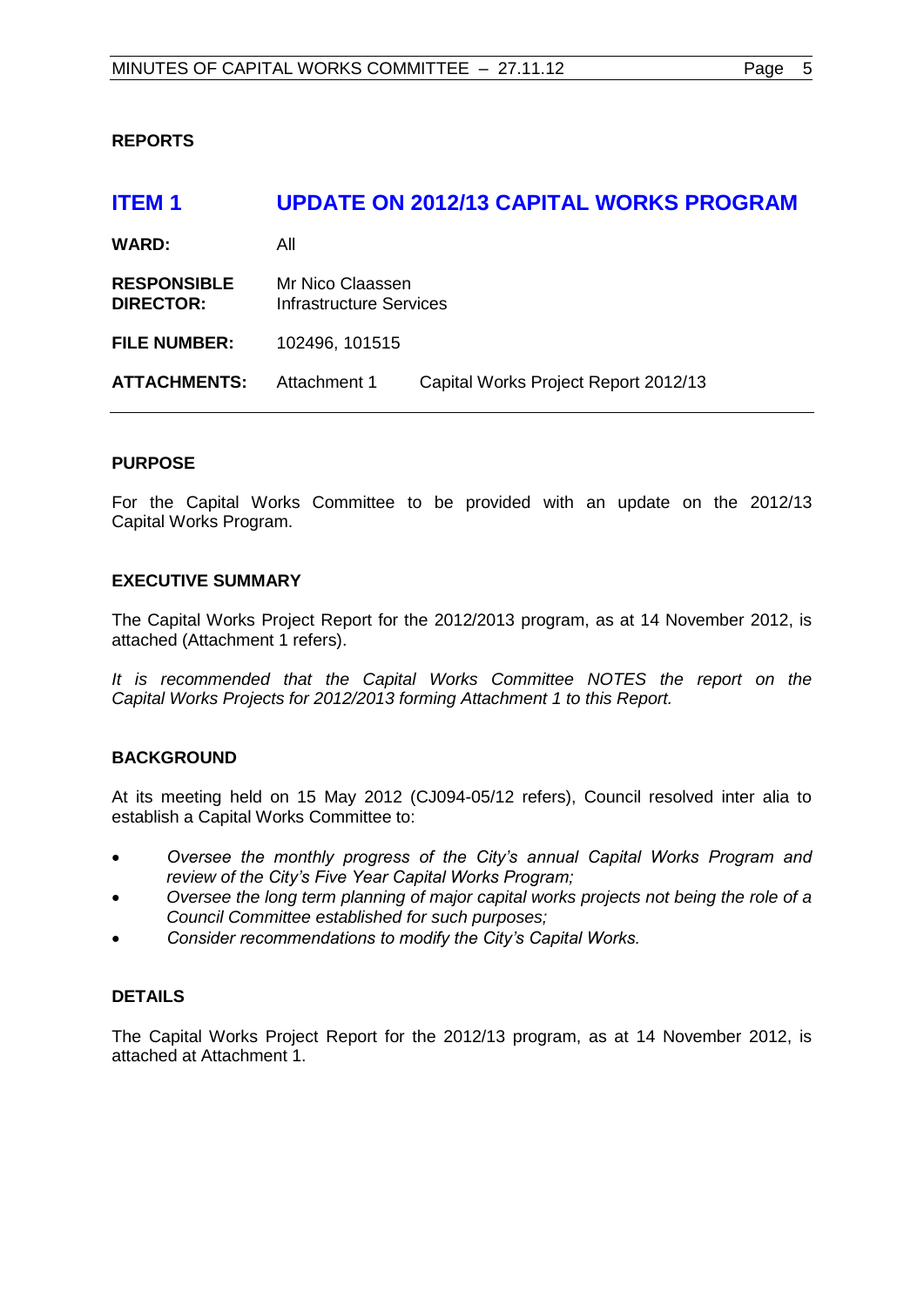## **Issues and options considered:**

Not Applicable.

# **Legislation/Strategic Community Plan/Policy Implications**

**Legislation** Sections 5.17 and 6.8 of the *Local Government Act 1995.*

A Committee cannot make decisions, on behalf of the Council, that require an absolute majority decision (Section 5.17 of the *Local Government Act 1995)*, in which case, and in accordance with Section 6.8 of the *Local Government Act 1995,* includes approving expenditure not included in the City's Annual Budget. The Capital Works Committee could only recommend to the Council to approve or modify capital works projects.

## **Strategic Community Plan**

- **Key Theme:** Financial Sustainability.
- **Objective:** Major Project Delivery.

### **Policy:**

Not Applicable.

### **Risk Management Considerations:**

Not Applicable.

### **Financial/Budget Implications:**

Not Applicable.

### **Regional Significance:**

Not Applicable.

#### **Sustainability Implications:**

Not Applicable.

#### **Consultation:**

Not Applicable.

#### **COMMENT**

The Capital Works Project Report for the 2012/13 program provides an update on the capital work activities undertaken as at 14 November 2012.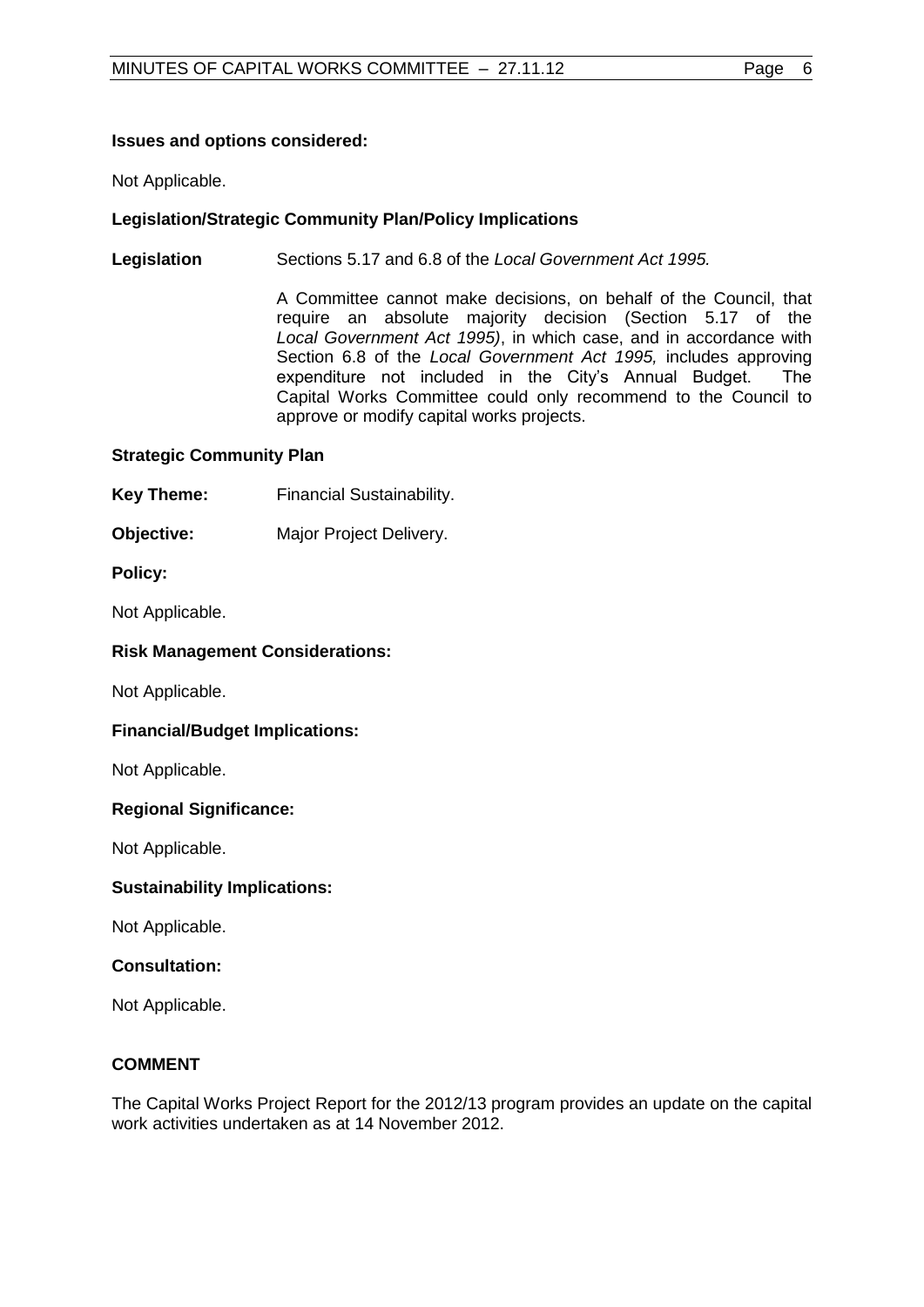#### **VOTING REQUIREMENTS**

Simple Majority.

*Mayor Pickard entered the Room, the time being 5.52pm.*

#### **OFFICER'S RECOMMENDATION**

That the Capital Works Committee NOTES the report on the Capital Works Projects for 2012/2013 forming Attachment 1 to this Report.

**MOVED Cr Amphlett, SECONDED Cr Hamilton-Prime that the Capital Works Committee:**

- **1 NOTES the report on the Capital Works Projects for 2012/2013 forming Attachment 1 to this Report;**
- **2 REQUESTS a further report be presented to the Capital Works Committee outlining the median upgrade to the East-West Arterial Project.**

#### The Motion was Put and **CARRIED** (6/0)

**In favour of the Motion:** Cr McLean, Mayor Pickard, Crs Amphlett, Corr, Fishwick and Hamilton-Prime.

*Appendix 1 refers*

*To access this attachment on electronic document, click he[re:](Attach1agnCWC121127.pdf) [Attach1agnCWC121127.pdf](file://coj-fluorine/minutes/minagenda/FINAL/Attachments/Attach1agnCWC121127.pdf)*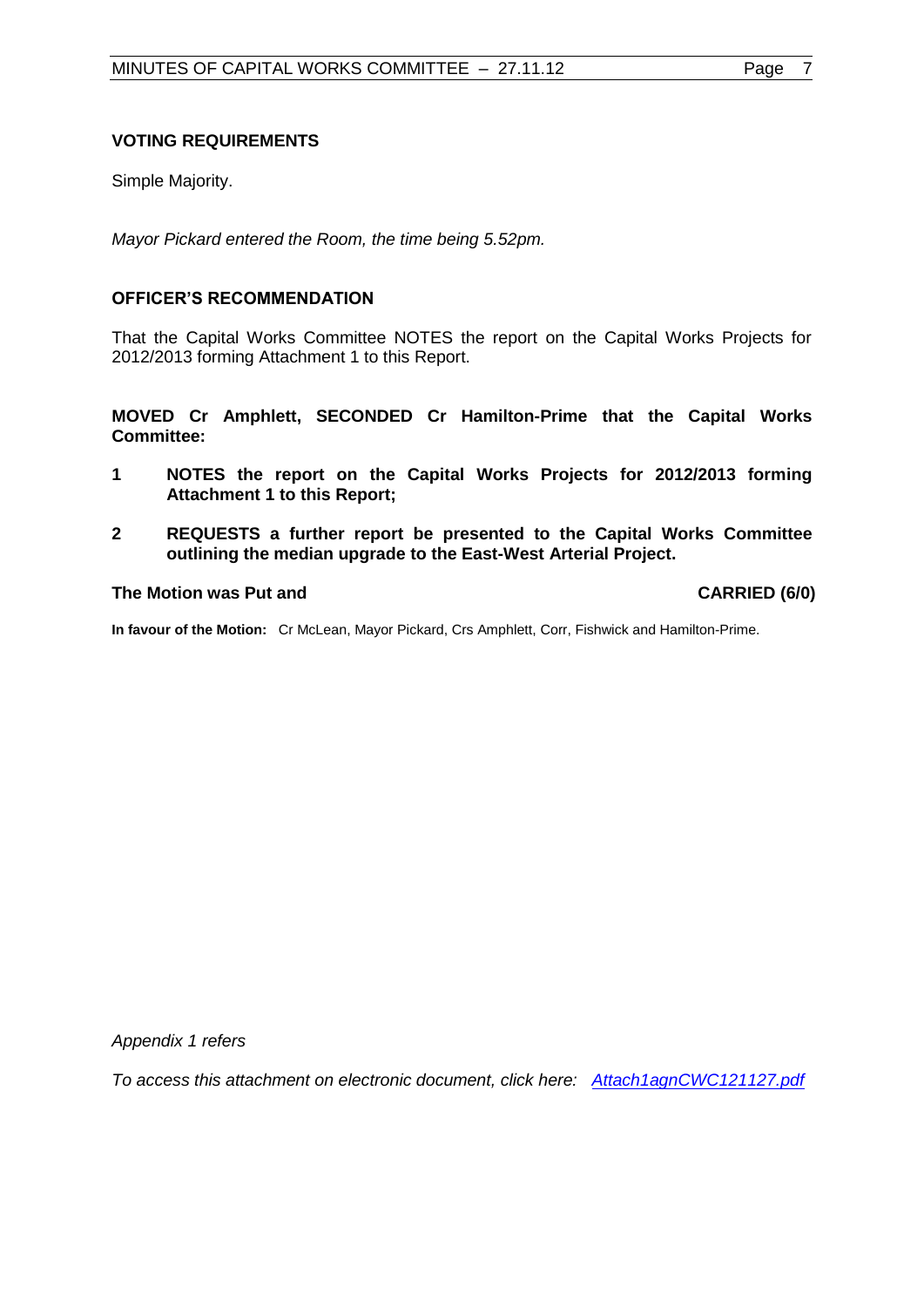# <span id="page-7-0"></span>**ITEM 2 MONTHLY CAPITAL WORKS PROJECT REPORTS**

| <b>WARD:</b>                           | All                                                                                          |                                                                                                                                                                                                                       |  |
|----------------------------------------|----------------------------------------------------------------------------------------------|-----------------------------------------------------------------------------------------------------------------------------------------------------------------------------------------------------------------------|--|
| <b>RESPONSIBLE</b><br><b>DIRECTOR:</b> | Mr Nico Claassen<br>Infrastructure Services                                                  |                                                                                                                                                                                                                       |  |
| <b>FILE NUMBER:</b>                    | 102496, 101515                                                                               |                                                                                                                                                                                                                       |  |
| <b>ATTACHMENTS:</b>                    | Attachment 1<br>Attachment 2<br>Attachment 3<br>Attachment 4<br>Attachment 5<br>Attachment 6 | Oceanside Promenade redevelopment<br>Moore Drive duplication<br><b>Currambine Community Centre and Delamere Park</b><br>construction<br>Tom Simpson Park upgrade<br>Mirror Park skate park<br><b>Entry Statements</b> |  |

### **PURPOSE**

For the Capital Works Committee to be provided with monthly project status reports for capital works projects.

#### **EXECUTIVE SUMMARY**

At the Capital Works Committee meeting of 7 August 2012, the Committee determined which capital works project reports were required and the frequency of reporting. The monthly project reports are attached.

It is recommended that the Capital Works Committee NOTES the various monthly capital works project reports.

#### **BACKGROUND**

At its meeting held on 7 August 2012, the Capital Works Committee requested that the following project reports be provided on a monthly and quarterly basis:

- Oceanside Promenade redevelopment monthly;
- Moore Drive duplication monthly;
- Currambine Community Centre and Delamere Park construction monthly;
- Tom Simpson Park upgrade monthly;
- Entry Statements monthly;
- Mirror Park skate park monthly;
- Hodges Drive duplication quarterly;
- Marmion Angling & Aquatic Club Parking quarterly;
- Mawson Park landscape upgrade quarterly;
- Hillarys Park landscape upgrade quarterly.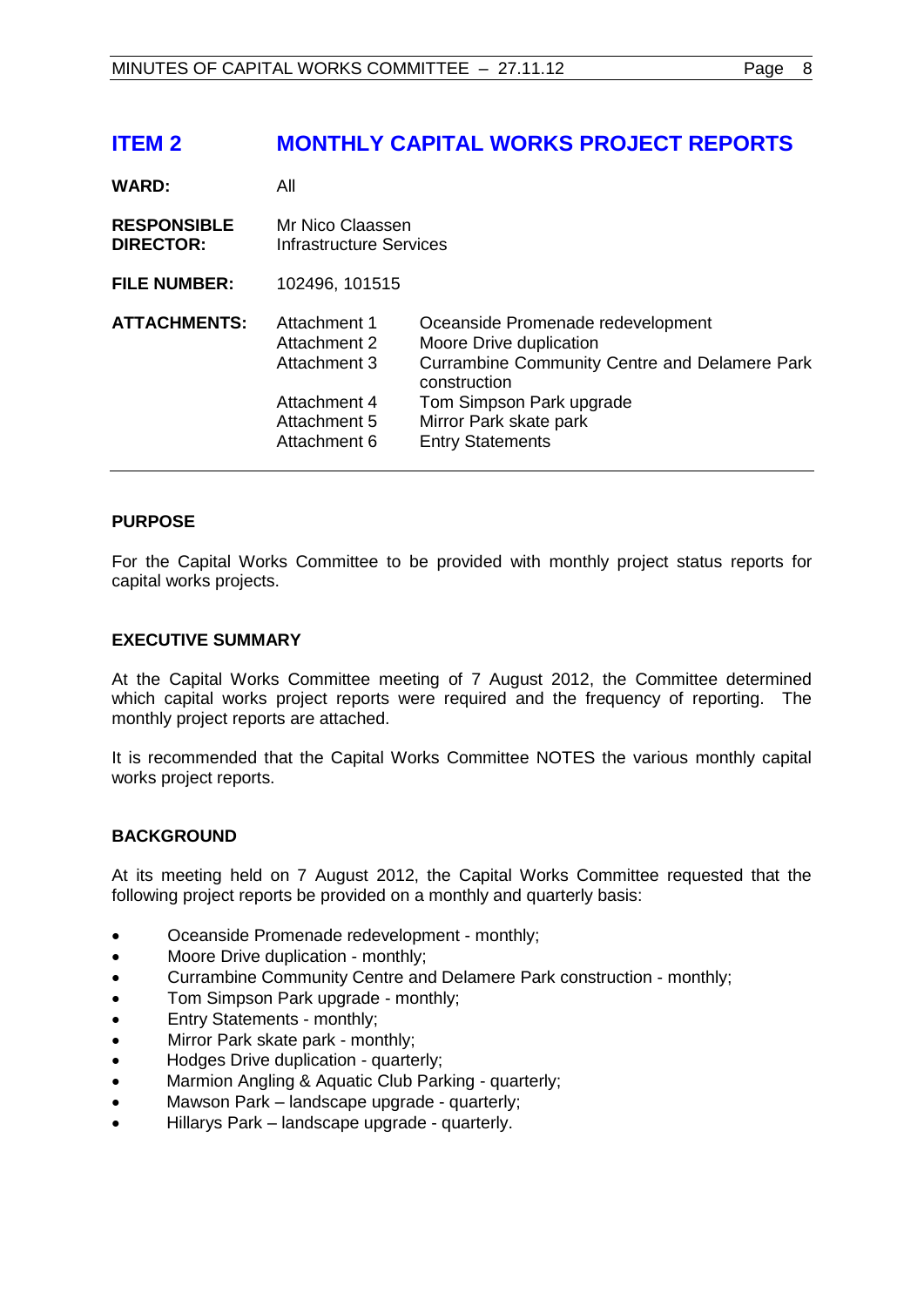#### **DETAILS**

At the 7 August 2012 Capital Works Committee meeting the Committee determined which capital work project reports were required on a monthly and quarterly basis. A summary of each project and its current status is detailed below, with more detailed information in the attached project reports.

#### Oceanside Promenade Redevelopment

- Project description: The redevelopment of Oceanside Promenade in accordance with the final concept plan, as approved by Council on 17 May 2011 (CJ092-05/11 refers).
- Current status: Construction works are currently on track and progressing well. The majority of the widening on the northbound carriageway have been completed with southbound widening scheduled to commence in November. Traffic management is working well with minimal delays to traffic.

Moore Drive Duplication

#### Project description: Construction of a second carriageway on Moore Drive from Connolly Drive to Joondalup Drive.

Current status: Construction works are currently on track and progressing well. Spray seal operations and kerbing works are in progress with asphalt works 50% complete.

Currambine Community Centre and Delamere Park Construction

- Project description: Design, tender and project management of the construction of Currambine Community Centre and a new park and car park at Delamere Park.
- Current status: Builder started on-site week beginning 22 October 2012 with sod turning held on 29 October 2012. Builder is progressing with works in accordance with the program.

#### Tom Simpson Park Upgrade

- Project description: Redevelopment of Tom Simpson Park in accordance with the final concept plan, as approved by Council on 17 May 2011 (CJ092-05/11 refers).
- Current status: Construction of the playground on the southern section of the park continued. Works commenced on concrete paths, new shelters and associated works in the northern section of the park. The shade structure has been erected over the northern section playground and the playground is now open to the public. Report requesting additional funds for the project was presented to Council and approved at its meeting held on 20 November 2012.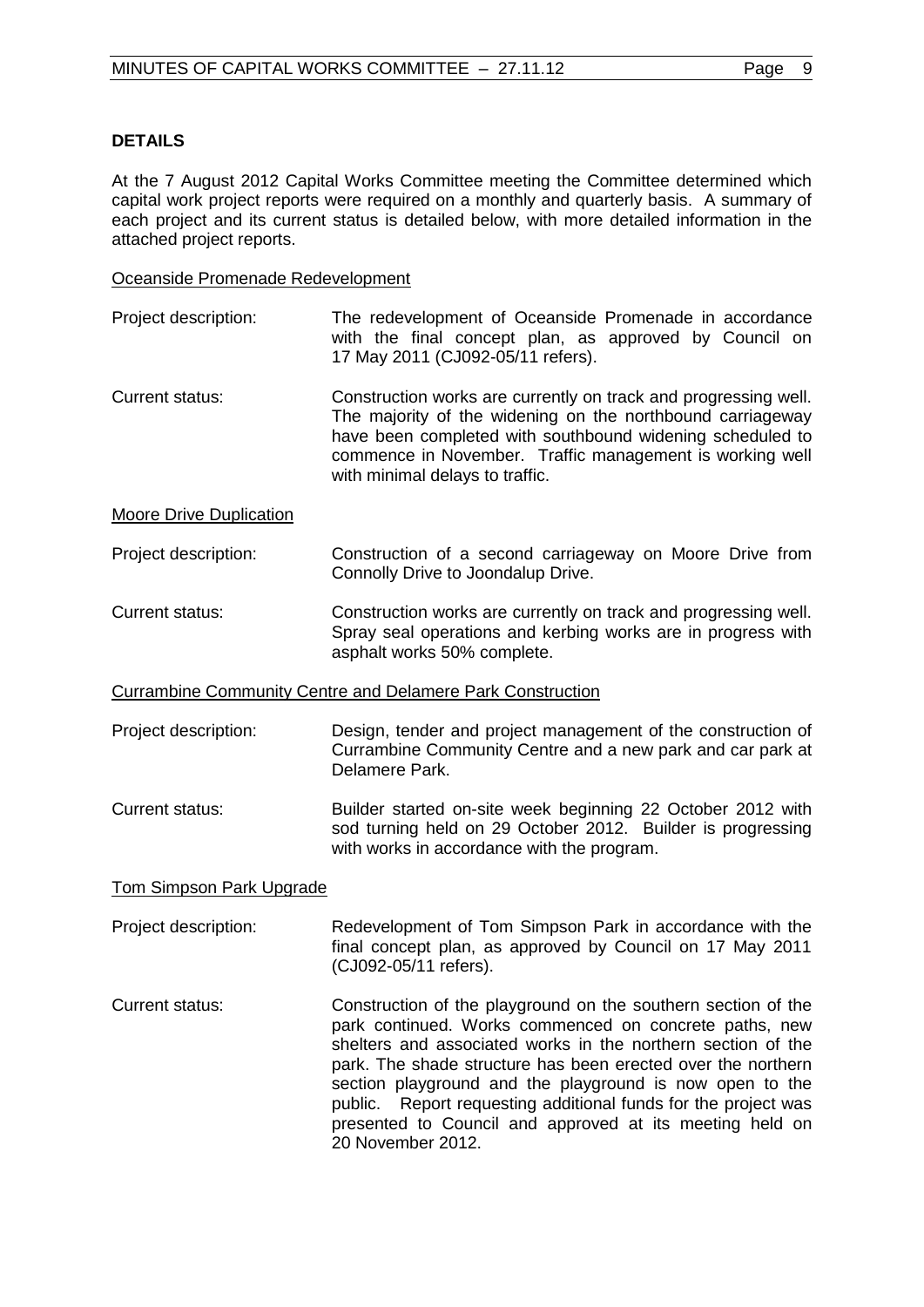#### Mirror Park Skate Park

- Project description: Construction of a skate park facility at Mirror Park, Ocean Reef in accordance with Council resolution of 28 June 2011 (CJ099-06/11 refers).
- Current status: Construction of the skate park continues and is on track for completion in December 2012.

#### Entry Statements

- Project description: Installation of two Entry Statements to be installed at both ends of Marmion Avenue. The Entry Statement project underpins the concept of 'a memorable gateway into the City of Joondalup, with visitors and residents "moving through" the design'. The scope of the project includes the installation of poles, signage, trees and ground treatments.
- Current status: Report presented to Council on 20 November 2012 (CJ254-11/12 refers) reviewing the concept design and scope of this project.

A new concept design and costings for Entry Statements to the median strip only are currently being developed.

#### **Legislation/Strategic Community Plan/Policy Implications**

**Legislation** Sections 5.17 and 6.8 of the *Local Government Act 1995.*

A Committee cannot make decisions, on behalf of the Council, that require an absolute majority decision (Section 5.17 of the *Local Government Act 1995)*, in which case, and in accordance with Section 6.8 of the *Local Government Act 1995,* includes approving expenditure not included in the City's Annual Budget. The Capital Works Committee could only recommend to the Council to approve or modify capital works projects.

#### **Strategic Community Plan**

- **Key Theme:** Financial Sustainability.
- **Objective:** Major Project Delivery.

#### **Policy:**

Not Applicable.

#### **Risk Management Considerations:**

Not Applicable.

#### **Financial/Budget Implications:**

Not Applicable.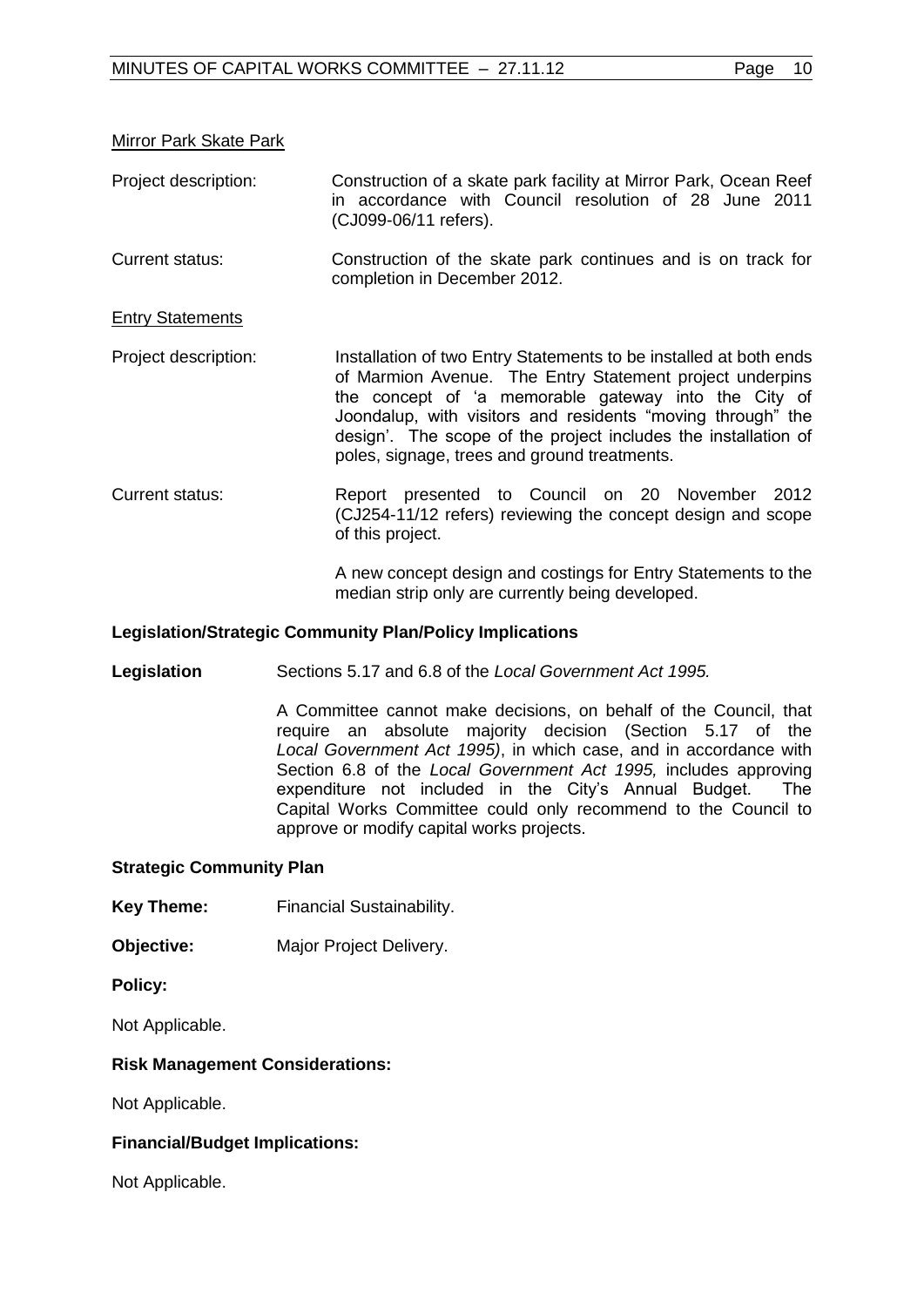# **Regional Significance:**

Not Applicable.

# **Sustainability Implications:**

Not Applicable.

# **Consultation:**

Not Applicable.

# **COMMENT**

The attached capital works project reports provide an update on the activities undertaken in the last month.

## **VOTING REQUIREMENTS**

Simple Majority.

**MOVED Cr Hamilton-Prime, SECONDED Cr Amphlett that the Capital Works Committee NOTES the following monthly capital works project reports:**

- **1 Oceanside Promenade redevelopment forming Attachment 1 to this Report;**
- **2 Moore Drive duplication forming Attachment 2 to this Report;**
- **3 Currambine Community Centre and Delamere Park construction forming Attachment 3 to this Report;**
- **4 Tom Simpson Park upgrade forming Attachment 4 to this Report;**
- **5 Mirror Park Skate Park forming Attachment 5 to this Report;**
- **6 Entry Statements forming Attachment 6 to this Report.**

### **The Motion was Put and CARRIED (6/0) CARRIED (6/0)**

**In favour of the Motion:** Cr McLean, Mayor Pickard, Crs Amphlett, Corr, Fishwick and Hamilton-Prime.

### *Appendix 2 refers*

*To access this attachment on electronic document, click [here:](Attach2agnCWC121127.pdf) [Attach2agnCWC121127.pdf](file://coj-fluorine/minutes/minagenda/FINAL/Attachments/Attach2agnCWC121127.pdf)*